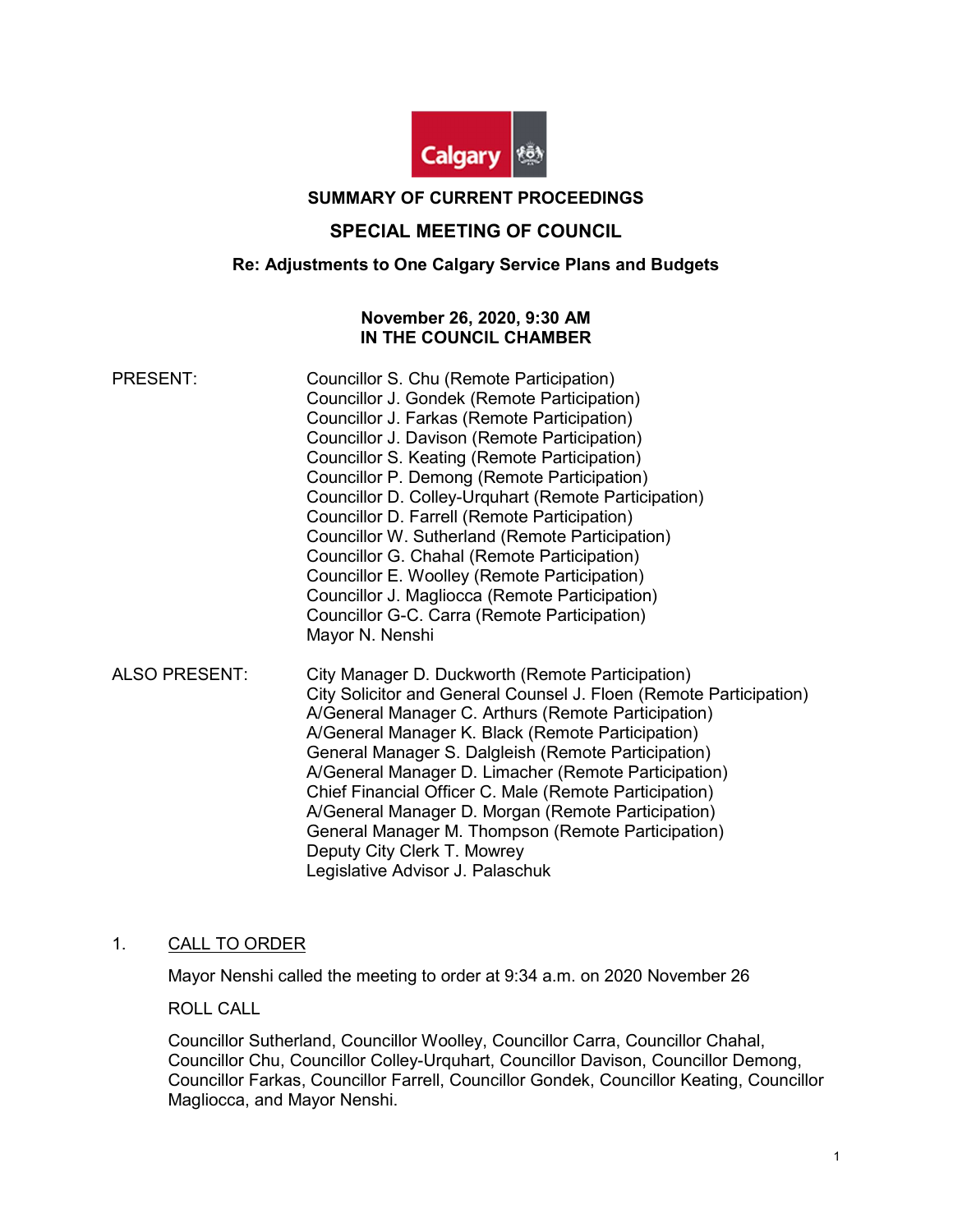### 4. ITEMS FROM OFFICERS, ADMINISTRATION AND COMMITTEES

4.3 Mid-Cycle Adjustments to the One Calgary 2019-2022 Service Plans and Budgets, C2020-1215

Day 5 2020 November 26

Moved by Councillor Farkas Seconded by Councillor Chu

That with respect to Report C2020-1215, Councillor Magliocca's amendment be amended, as follows:

", to be funded by rolling back Arts and Culture total expenditure to 2018 budget levels (\$17.735M)."

For: (3): Councillor Chu, Councillor Farkas, and Councillor Magliocca

Against: (11): Councillor Gondek, Councillor Davison, Councillor Keating, Councillor Demong, Councillor Colley-Urquhart, Councillor Farrell, Councillor Sutherland, Councillor Chahal, Councillor Woolley, Councillor Carra, and Mayor Nenshi

## MOTION DEFEATED

Councillor Farkas rose of a Question of Privilege.

Councillor Woolley responded to the Question.

Councillor Farkas rose on a Question of Privilege.

The Mayor addressed the Question.

Councillor Chu rose on a Question of Privilege.

The Mayor addressed the Question.

Moved by Councillor Magliocca Seconded by Councillor Chu

That Attachment 7a, Page 25, to Report C2020-1215 be amended by:

Deleting reduction package R42 in order to restore \$10 million in growth funding to the Calgary Police Service.

For: (5): Councillor Chu, Councillor Farkas, Councillor Demong, Councillor Colley-Urquhart, and Councillor Magliocca

Against: (9): Councillor Gondek, Councillor Davison, Councillor Keating, Councillor Farrell, Councillor Sutherland, Councillor Chahal, Councillor Woolley, Councillor Carra, and Mayor Nenshi

### MOTION DEFEATED

Council recessed at 11:21 a.m. to the Call of the Chair on 2020 November 26 and reconvened at 11:37 a.m. with Mayor Nenshi in the Chair.

ROLL CALL: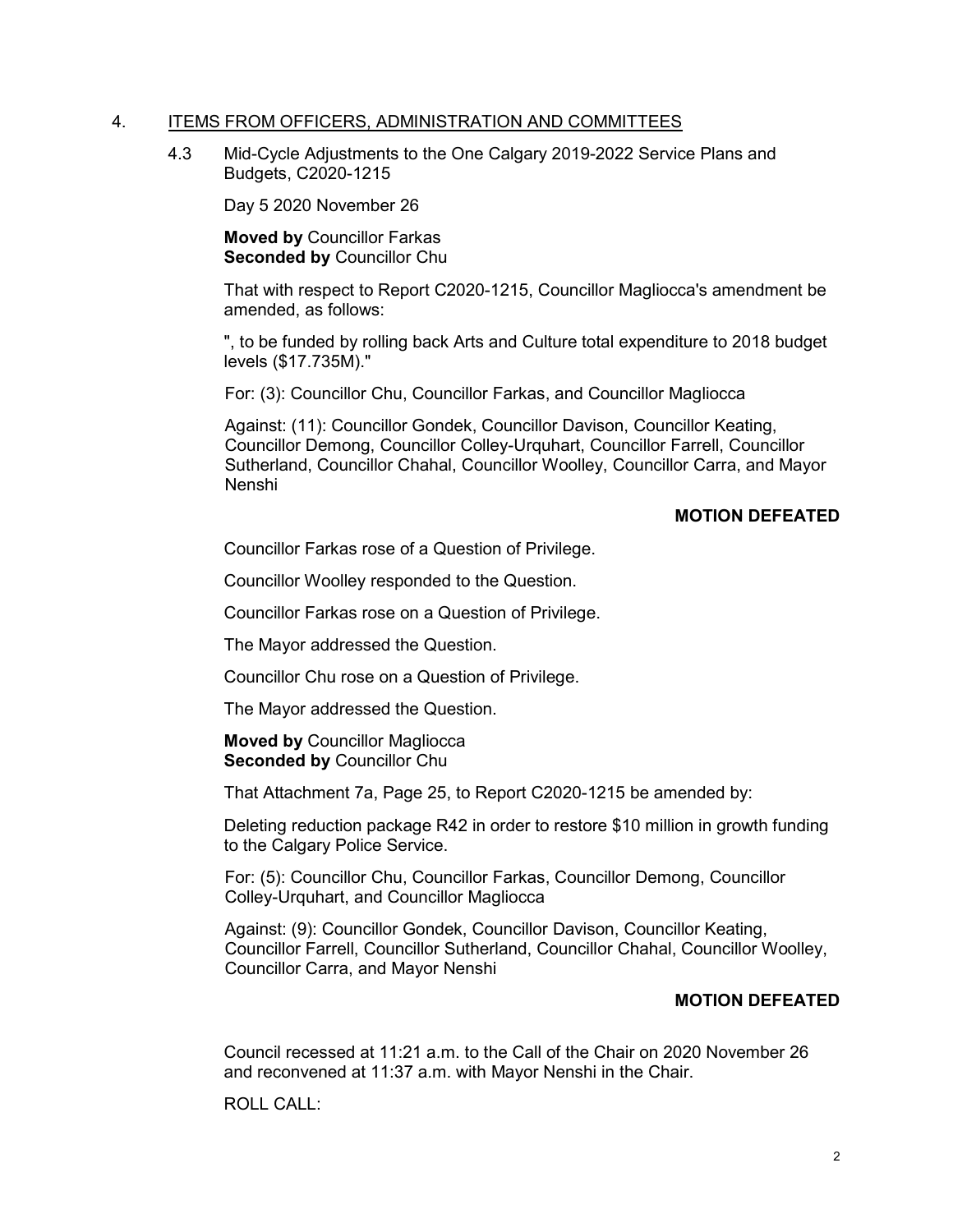Councillor Chu, Councillor Colley-Urquhart, Councillor Davison, Councillor Demong, Councillor Farkas, Councillor Farrell, Councillor Gondek, Councillor Keating, Councillor Magliocca, Councillor Sutherland, Councillor Woolley, Councillor Carra, Councillor Chahal, and Mayor Nenshi.

Council, by General Consent, brought forward Councillor Colley-Urquhart and Councillor Demong's amendment to be dealt with at this time.

Moved by Councillor Colley-Urquhart Seconded by Councillor Demong

That Report C2020-1215 Recommendations be amended, by adding the following as new Recommendation 1, and renumbering accordingly:

- 1. In order to continue to build upon the Calgary Police Service 26 community partnership continuum to address education, prevention, early intervention, treatment and enforcement community issues:
	- i. That \$8M be retained in the 2021 Calgary Police Service Operating Budget;

For: (5): Councillor Chu, Councillor Farkas, Councillor Demong, Councillor Colley-Urquhart, and Councillor Magliocca

Against: (9): Councillor Gondek, Councillor Davison, Councillor Keating, Councillor Farrell, Councillor Sutherland, Councillor Chahal, Councillor Woolley, Councillor Carra, and Mayor Nenshi

## MOTION DEFEATED

### Moved by Councillor Colley-Urquhart Seconded by Councillor Demong

That Report C2020-1215 Recommendations be amended, by adding the following as new Recommendation 1, and renumbering accordingly:

- ii. That the Calgary Police Commission be requested to consider:
	- a. working closely with the Calgary Police Service to map out Scale –Up investments into the 26 existing partnership programs and services;
	- b. developing a comprehensive strategy with current partners and community stakeholders (Community Safety Investment Framework) while identifying additional Scale-Up partnerships; and
	- c. supporting the frontline policing.

For: (5): Councillor Chu, Councillor Farkas, Councillor Demong, Councillor Colley-Urquhart, and Councillor Magliocca

Against: (9): Councillor Gondek, Councillor Davison, Councillor Keating, Councillor Farrell, Councillor Sutherland, Councillor Chahal, Councillor Woolley, Councillor Carra, and Mayor Nenshi

### MOTION DEFEATED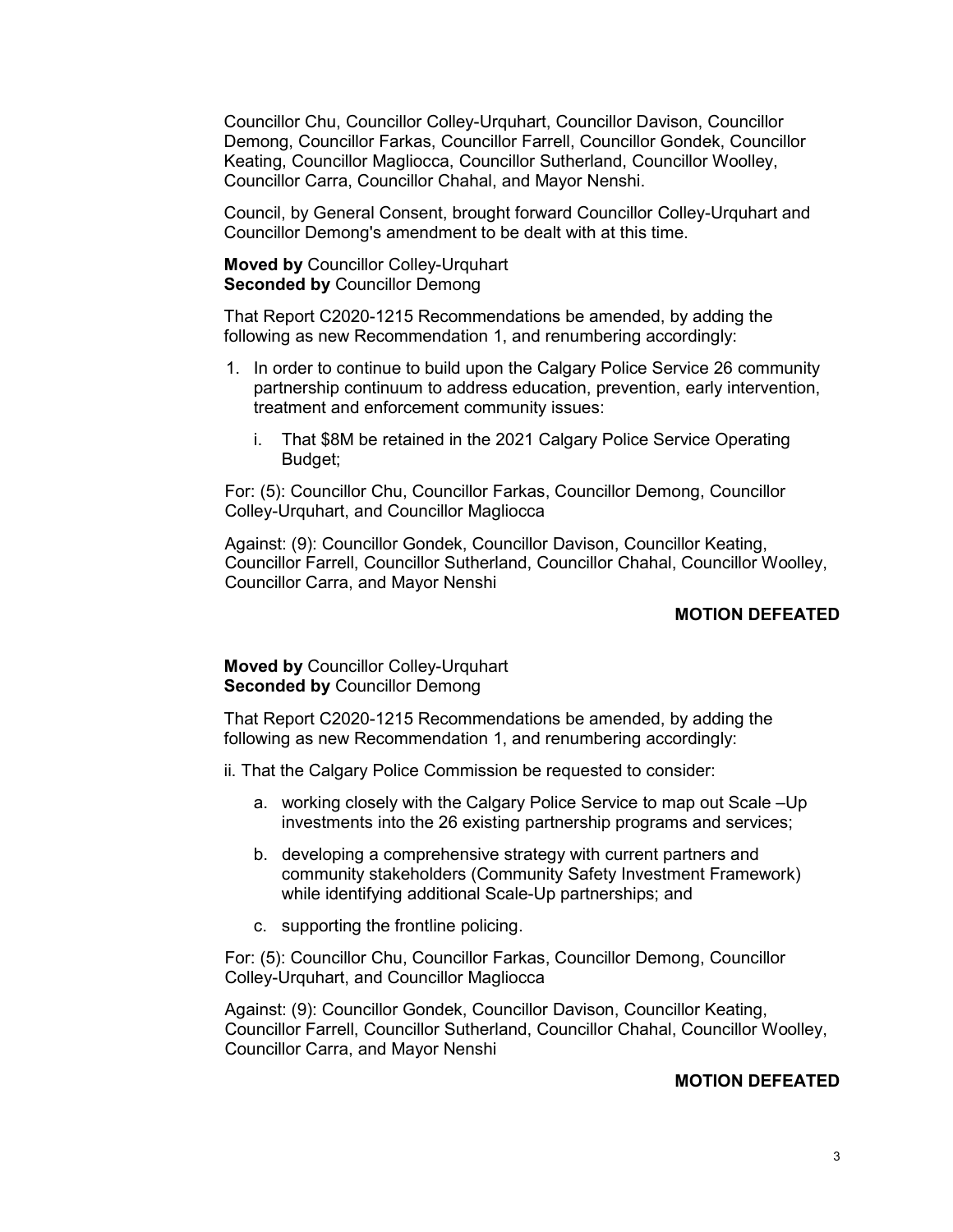Moved by Councillor Colley-Urquhart Seconded by Councillor Carra

That Council delay the time of lunch recess to the Call of the Chair on 2020 November 26.

Against: Councillor Chu

## MOTION CARRIED

#### Moved by Councillor Colley-Urquhart Seconded by Councillor Farkas

That Councillor Carra's amendment be amended by removing the words "in base budget" in 1b, to read as:

"1b. Transfer \$8 million in 2021 from the police budget to support the implementation of the investment strategies."

Council, by General Consent, allowed Councillor Colley-Urquhart to withdraw her proposed amendment.

Moved by Councillor Davison Seconded by Councillor Sutherland

That Councillor Carra's amendment be amended, as follows:

Delete 1b and replace with the following:

"1b. Seed the Framework with \$8 million in one-time funding from the fiscal sustainability reserve."

And by adding 1c and 2 as follows:

"1c. Encourage the Calgary Police Commission to participate financially in the framework.

2. Direct that Administration to consider additional sources of funding for the framework (using the \$10 million in the Notice of motion as a benchmark) for 2022 and future years based upon clear performance metrics and targets, returning with an interim report to the Priorities and Finance Committee no later than Q2 2021."

For: (11): Councillor Gondek, Councillor Davison, Councillor Keating, Councillor Demong, Councillor Colley-Urquhart, Councillor Farrell, Councillor Sutherland, Councillor Chahal, Councillor Woolley, Councillor Carra, and Mayor Nenshi

Against: (3): Councillor Chu, Councillor Farkas, and Councillor Magliocca

#### MOTION CARRIED

Moved by Councillor Davison Seconded by Councillor Sutherland

That Councillor Carra's amendment be amended by adding a new Recommendation 3, as follows: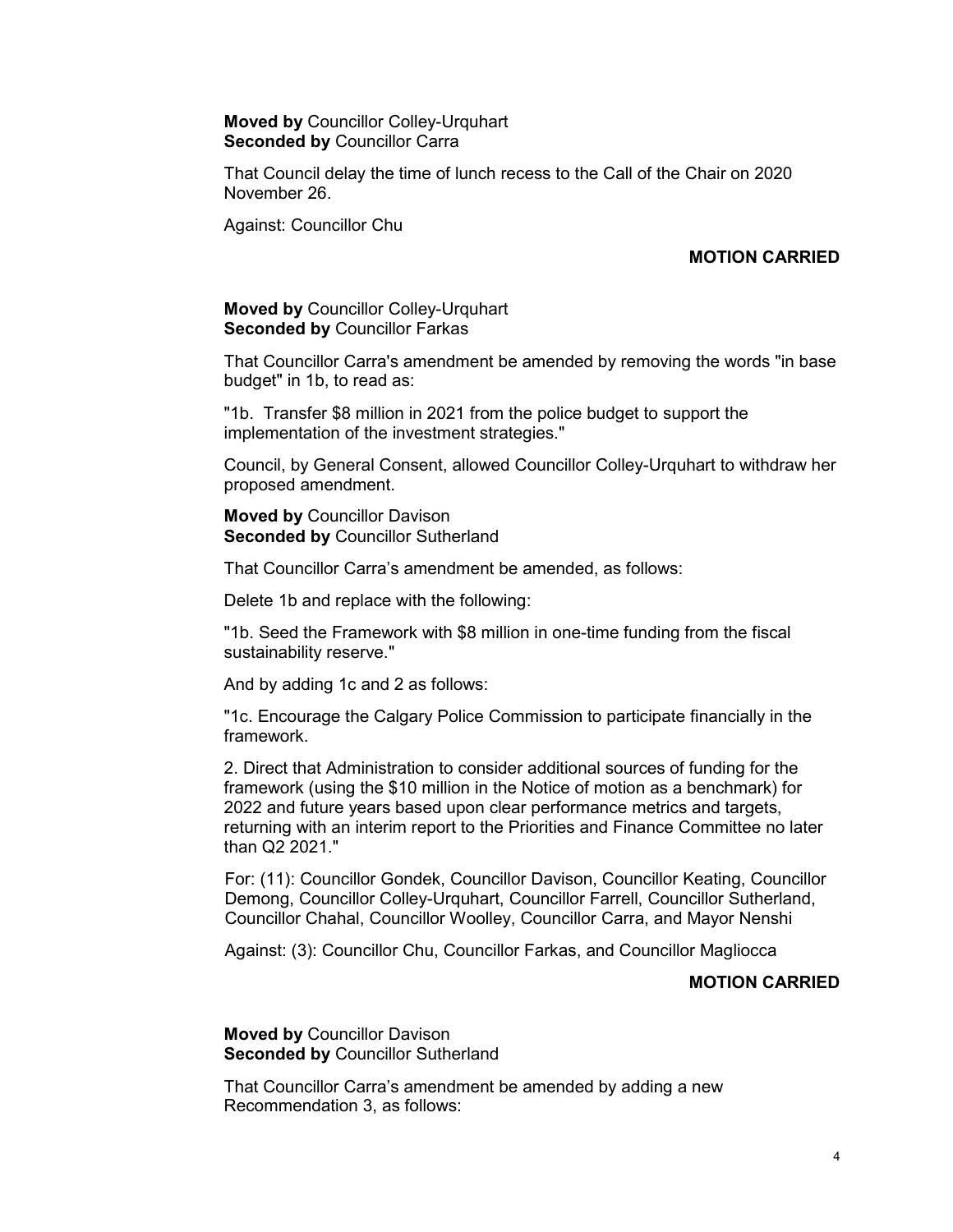"3. Direct Administration to develop terms of reference and guiding principles for a working group to engage the Province of Alberta and the Government of Canada in the development of a joint-funding partnership to address the issues in the Community Safety Investment Framework. Membership in the Working Group should include but not be limited to: up to three members of Council, the City Manager (or delegate), the Chief of Police (or delegate), and the Chair, Calgary Police Commission (or delegate), reporting back to Council through the Intergovernmental Affairs Committee no later than Q1 2021."

For: (14): Councillor Chu, Councillor Gondek, Councillor Farkas, Councillor Davison, Councillor Keating, Councillor Demong, Councillor Colley-Urquhart, Councillor Farrell, Councillor Sutherland, Councillor Chahal, Councillor Woolley, Councillor Magliocca, Councillor Carra, and Mayor Nenshi

#### MOTION CARRIED

Council recessed at 12:48 p.m. and reconvened at 2:05 p.m. on 2020 November 26 with Mayor Nenshi in the Chair.

### ROLL CALL:

Councillor Gondek, Councillor Keating, Councillor Magliocca, Councillor Sutherland, Councillor Woolley, Councillor Carra, Councillor, Councillor Chahal, Councillor Chu, Councillor Colley-Urquhart, Councillor Davison, Councillor Demong, Councillor Farkas, Councillor Farrell, and Mayor Nenshi.

#### Moved by Councillor Gondek Seconded by Councillor Carra

That Councillor Carra's amendment be amended by adding a new Recommendation 4, as follows:

"4. Request that Calgary Police Commission and Calgary Police Service engage in the work of the City of Calgary's Community Safety Investment Framework in order to return to Council through the Priorities and Finance Committee with the interim report on the Framework, with a proposal for allocation of the \$8 million earmarked in their October 2020 Mid-cycle Budget Adjustment Submission, referenced as an exploration of alternative call response models, as identified in the Commissions budget submission."

For: (8): Councillor Gondek, Councillor Davison, Councillor Keating, Councillor Farrell, Councillor Chahal, Councillor Woolley, Councillor Carra, and Mayor Nenshi

Against: (6): Councillor Chu, Councillor Farkas, Councillor Demong, Councillor Colley-Urquhart, Councillor Sutherland, and Councillor Magliocca

## MOTION CARRIED

Moved by Councillor Colley-Urquhart Seconded by Councillor Keating

That Councillor Gondek's Recommendation 5, as follows, be referred to the Working Group on Federal and Provincial Relations, related to the Community Safety Investment Framework, for their consideration: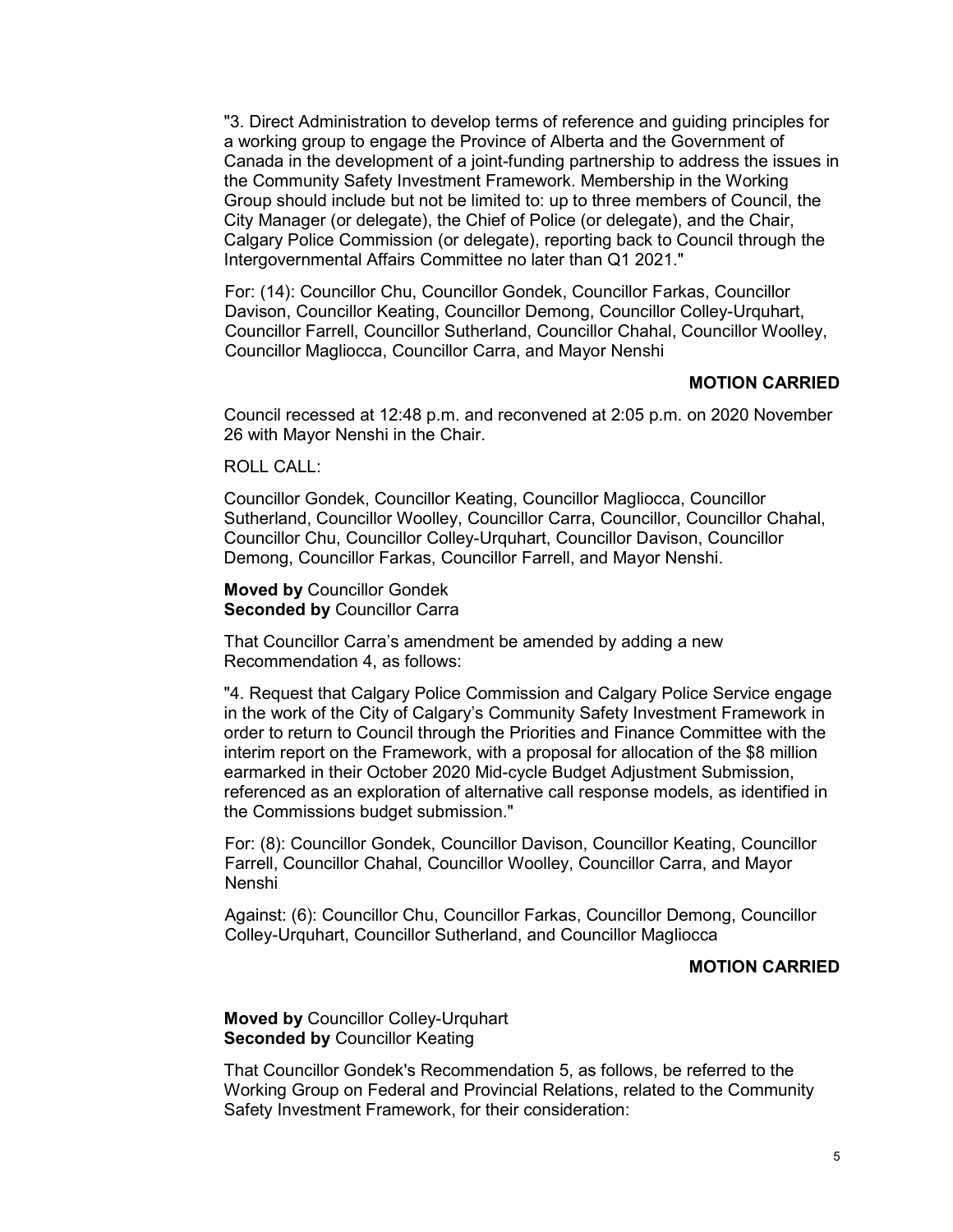"5. If additional law enforcement funding is forthcoming from the Government of Alberta, outside of standard grants and funds expected to fulfill existing obligations with the Calgary Police Service, that Council allocate equivalent funds to growth funding for the Calgary Police Service (up to \$10 million)."

For: (9): Councillor Gondek, Councillor Davison, Councillor Keating, Councillor Colley-Urquhart, Councillor Farrell, Councillor Chahal, Councillor Woolley, Councillor Carra, and Mayor Nenshi

Against: (5): Councillor Chu, Councillor Farkas, Councillor Demong, Councillor Sutherland, and Councillor Magliocca

## MOTION CARRIED

Moved by Councillor Davison Seconded by Councillor Colley-Urquhart

That Councillor Gondek's Recommendation 6, as follows, be referred to the Working Group on Federal and Provincial Relations, related to the Community Safety Investment Framework, for their consideration:

"6. With respect to the \$4 million in annual funding for School Resource Officer program that is presently covered through the Calgary Police Service budget, Administration to request permission from the Government of Alberta Treasury Board to retain \$4 million from the provincial portion of Calgarians' property tax bill to cover this expense on an ongoing annual basis."

For: (11): Councillor Gondek, Councillor Davison, Councillor Keating, Councillor Demong, Councillor Colley-Urquhart, Councillor Farrell, Councillor Sutherland, Councillor Chahal, Councillor Woolley, Councillor Carra, and Mayor Nenshi

Against: (3): Councillor Chu, Councillor Farkas, and Councillor Magliocca

### MOTION CARRIED

Moved by Councillor Carra Seconded by Councillor Chahal

That Report C2020-1215 Recommendations be amended, by adding the following as new Recommendations 1-4 and renumbering accordingly, as amended:

1a. Approve the Community Safety Investment Framework Terms of Reference (Revised Supplemental Attachment 3)

#### 1b Seed the Framework with \$8 million in one-time funding from the fiscal sustainability reserve.

For: (11): Councillor Gondek, Councillor Davison, Councillor Keating, Councillor Demong, Councillor Colley-Urquhart, Councillor Farrell, Councillor Sutherland, Councillor Chahal, Councillor Woolley, Councillor Carra, and Mayor Nenshi

Against: (3): Councillor Chu, Councillor Farkas, and Councillor Magliocca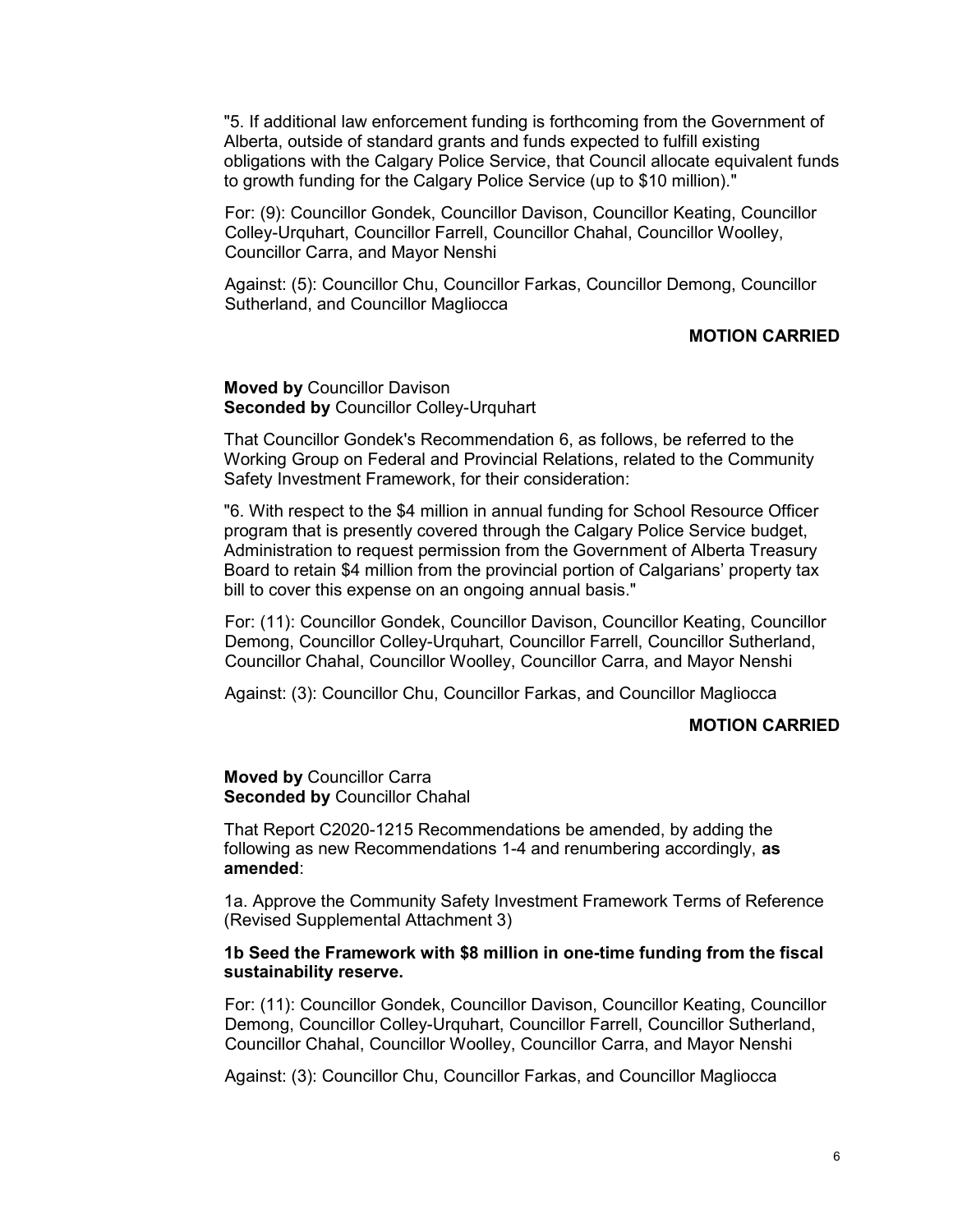### MOTION CARRIED

Moved by Councillor Carra Seconded by Councillor Chahal

That Report C2020-1215 Recommendations be amended, by adding the following as new Recommendations 1-4 and renumbering accordingly, as amended:

That Council:

1c Encourage the Calgary Police Commission to participate financially in the Framework;

- 2. Direct that Administration to consider additional sources of funding for the Framework (using the \$10 million in the Notice of motion as a benchmark) for 2022 and future years based upon clear performance metrics and targets, returning with an interim report to PFC no later than Q2 2021;
- 3. Direct Administration to develop terms of reference and guiding principles for a working group to engage the Province of Alberta and the Government of Canada in the development of a joint-funding partnership to address the issues in the Community Safety Investment Framework. Membership in the Working Group should include but not be limited to: up to three members of Council, the City Manager (or delegate), the Chief of Police (or delegate), and the Chair, Calgary Police Commission (or delegate), reporting back to Council through the intergovernmental Affairs Committee no later than Q1 2021; and
- 4. Request that Calgary Police Commission and Calgary Police Service engage in the work of the City of Calgary's Community Safety Investment Framework in order to return to Council through the Priorities and Finance Committee with the interim report on the Framework, with a proposal for allocation of the \$8 million earmarked in their October 2020 Mid-cycle Budget Adjustment Submission, referenced as an exploration of alternative call response models, as identified in the Commission budget submission.

For: (10): Councillor Gondek, Councillor Davison, Councillor Keating, Councillor Colley-Urquhart, Councillor Farrell, Councillor Sutherland, Councillor Chahal, Councillor Woolley, Councillor Carra, and Mayor Nenshi

Against: (4): Councillor Chu, Councillor Farkas, Councillor Demong, and Councillor Magliocca

### MOTION CARRIED

Moved by Councillor Carra Seconded by Councillor Colley-Urquhart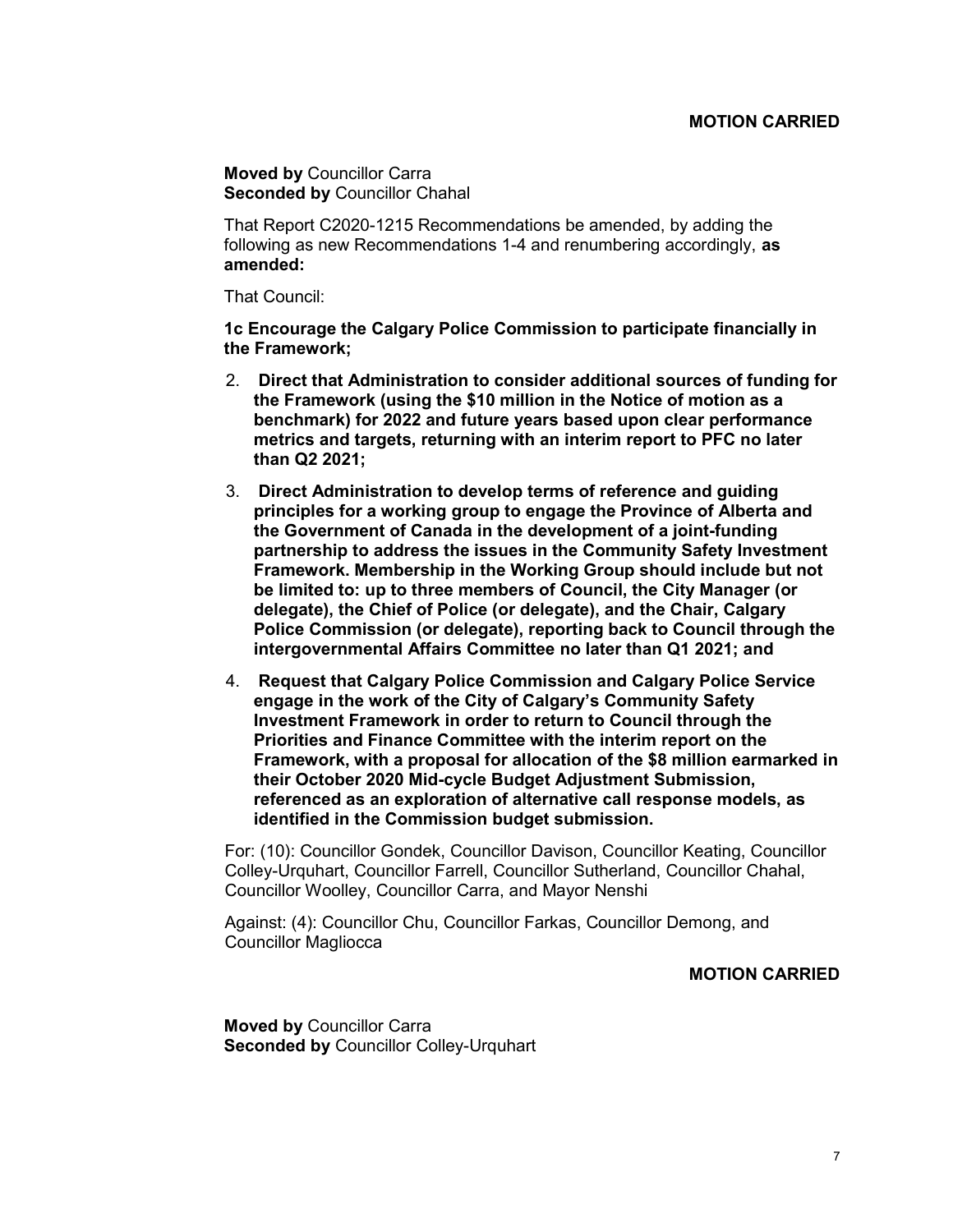That Councillor Farkas' Recommendation, as follows, be referred to the Standing Policy Committee on Transportation and Transit for further discussion, as soon as possible:

"Allocate \$4.0 million in one-time funding from the Lifecycle Maintenance and Upgrade Reserve to the Sound Wall Lifecycle Program to meet program deficiencies and address remaining high priority locations with immediate needs."

For: (9): Councillor Gondek, Councillor Davison, Councillor Keating, Councillor Colley-Urquhart, Councillor Farrell, Councillor Sutherland, Councillor Chahal, Councillor Woolley, and Councillor Carra

Against: (5): Councillor Chu, Councillor Farkas, Councillor Demong, Councillor Magliocca, and Mayor Nenshi

#### MOTION CARRIED

Council, by General Consent, agreed to forego their scheduled afternoon break on 2020 November 26.

### Moved by Councillor Farrell Seconded by Councillor Carra

That with respect to Report C2020-1215, the Recommendations be amended by adding a new Recommendation, as follows:

"Increase one-time funding for the Capital Budget for Urban Forestry by \$2.5M per year for 2021 and 2022 Only to be used solely for the purpose of improving Calgary's Tree Canopy, to be funded from the Fiscal Stability Reserve."

For: (7): Councillor Davison, Councillor Demong, Councillor Farrell, Councillor Chahal, Councillor Woolley, Councillor Carra, and Mayor Nenshi

Against: (6): Councillor Chu, Councillor Gondek, Councillor Farkas, Councillor Keating, Councillor Colley-Urquhart, and Councillor Magliocca

# MOTION CARRIED

### Moved by Councillor Demong Seconded by Councillor Farkas

That with respect to Report C2020-1215, the Recommendations be amended by adding a new Recommendation, as follows:

"Delay annual base funding increase of \$2 million to heritage conservation tools and incentives until 2023, while allowing one-time annual funding of \$1 million per year from the 2021 and 2022 budget year from the Fiscal Stability Reserve."

For: (7): Councillor Chu, Councillor Farkas, Councillor Keating, Councillor Demong, Councillor Colley-Urquhart, Councillor Chahal, and Councillor **Magliocca** 

Against: (6): Councillor Gondek, Councillor Davison, Councillor Farrell, Councillor Woolley, Councillor Carra, and Mayor Nenshi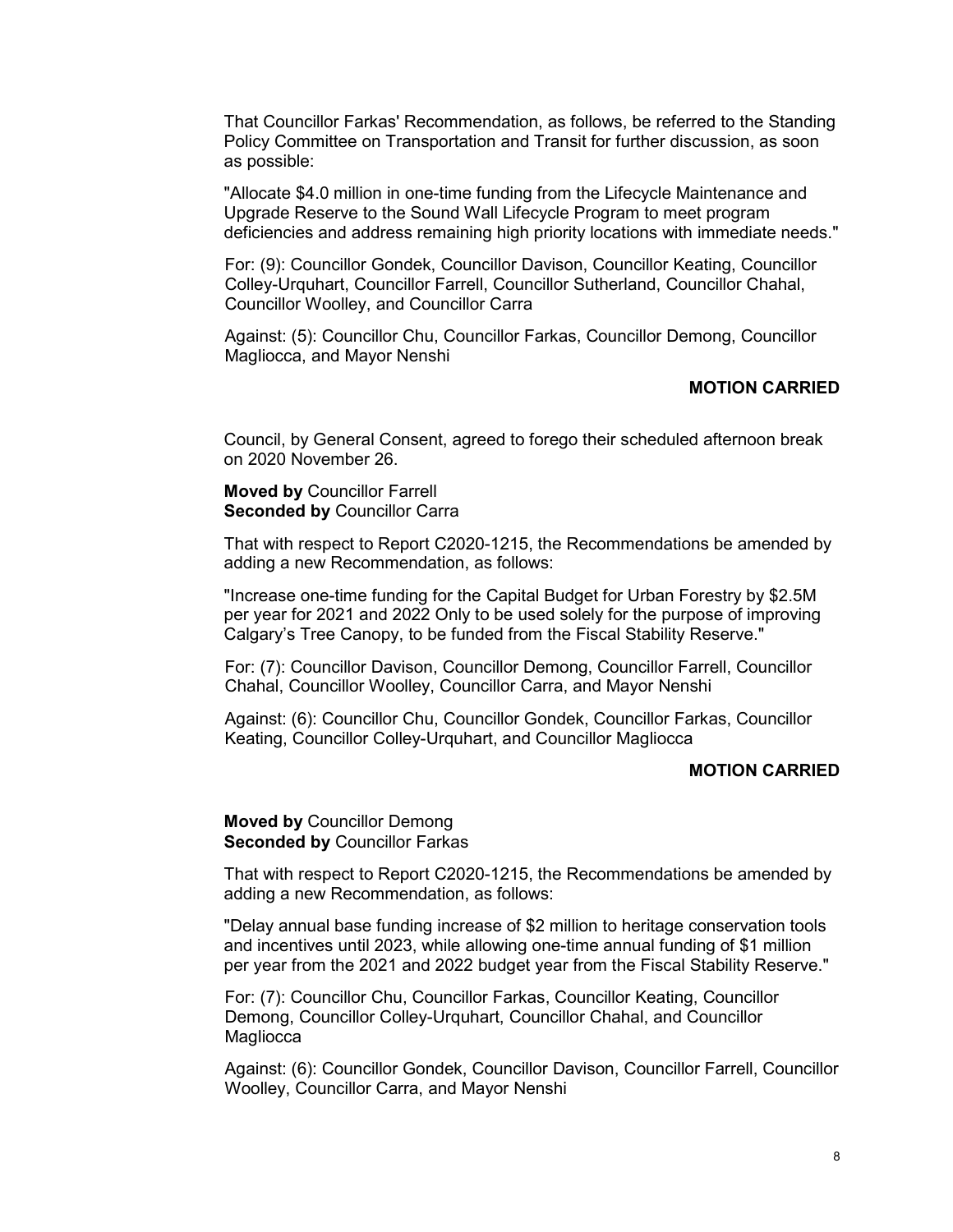Council recessed at 4:20 p.m. and reconvened at 4:38 p.m. on 2020 November 26 with Mayor Nenshi in the Chair.

## ROLL CALL:

Councillor Chahal, Councillor Chu, Councillor Colley-Urquhart, Councillor Davison, Councillor Demong, Councillor Farkas, Councillor Farrell, Councillor Gondek, Councillor Magliocca, Councillor Woolley, Councillor Carra, and Mayor Nenshi

Absent for Roll Call: Councillor Keating and Councillor Sutherland.

Council, by General Consent, postponed Item 4.3 and deal with Item 4.4.1 at this time.

Council, by General Consent, agreed to resume discussions on Item 4.3.

### Moved by Councillor Farkas Seconded by Councillor Woolley

That with respect to Report C2020-1215, the Recommendations be amended by adding new Recommendations, as follows:

- 19. Direct Administration to implement Option 1, a non-residential Phased Tax Program, with an estimated cost of \$21 million and estimated 10 per cent non-residential municipal property tax cap for 2021;
- 20. Approve \$3 million from unused funds previously allocated for prior years' PTP and \$18 million left over from the originally approved \$24 million property tax rebate for a total of up to \$21 million for the 2021 PTP;
- 21. Direct Administration to report back to the Priorities and Finance Committee in Q1 2021 for finalization of the program after the 2021 property assessment roll is mailed.

For: (12): Councillor Chu, Councillor Farkas, Councillor Davison, Councillor Keating, Councillor Demong, Councillor Colley-Urquhart, Councillor Farrell, Councillor Chahal, Councillor Woolley, Councillor Magliocca, Councillor Carra, and Mayor Nenshi

Against: (1): Councillor Gondek

## MOTION CARRIED

### Moved by Councillor Woolley Seconded by Councillor Keating

That Councillor Gondek's Recommendation, as follows, be referred to the Priorities and Finance Committee for consideration as soon as possible: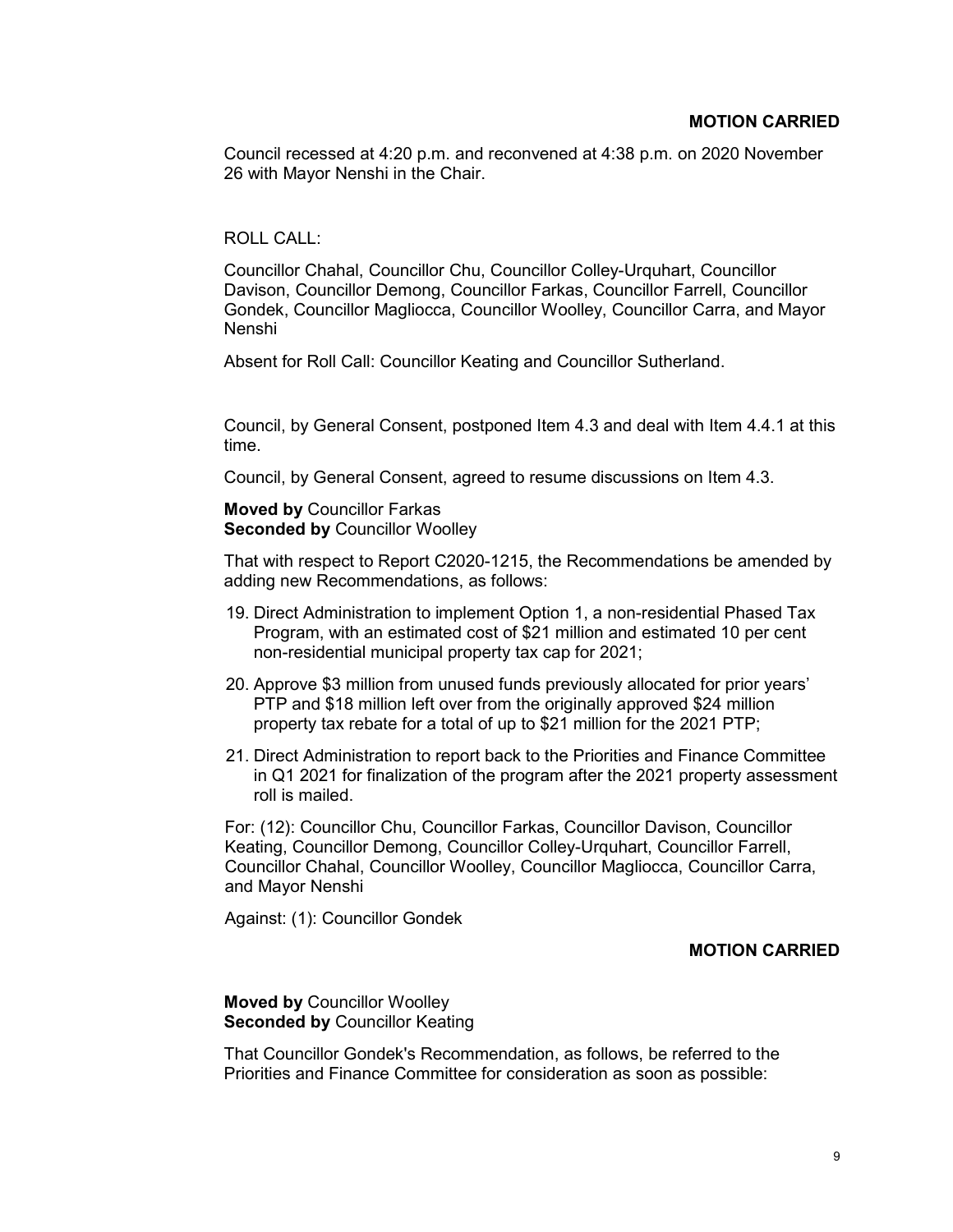"Direct Administration to identify funding sources (including but not limited to the Fiscal Stability Reserve and Corporate Programs account) that address the amount of the redistribution built into the assessment amount for 2021, and apply that funding across all assessed properties, thereby allowing Council to keep the millrates for residential and non-residential properties at 2020 rates, thereby ensuring that taxes for all properties are only changing based on assessed value or elimination of the Phased Tax Program."

For: (5): Councillor Chu, Councillor Farkas, Councillor Davison, Councillor Woolley, and Councillor Magliocca

Against: (8): Councillor Gondek, Councillor Keating, Councillor Demong, Councillor Colley-Urquhart, Councillor Farrell, Councillor Chahal, Councillor Carra, and Mayor Nenshi

#### MOTION DEFEATED

Moved by Councillor Gondek Seconded by Councillor Farkas

That with respect to Report C2020-1215, the Recommendations be amended by adding a new Recommendation, as follows:

Direct Administration to identify funding sources (including but not limited to the Fiscal Stability Reserve and Corporate Programs account) that address the amount of the redistribution built into the assessment amount for 2021, and apply that funding across all assessed properties, thereby allowing Council to keep the millrates for residential and non-residential properties at 2020 rates, thereby ensuring that taxes for all properties are only changing based on assessed value or elimination of the Phased Tax Program.

For: (3): Councillor Chu, Councillor Gondek, and Councillor Farkas

Against: (10): Councillor Davison, Councillor Keating, Councillor Demong, Councillor Colley-Urquhart, Councillor Farrell, Councillor Chahal, Councillor Woolley, Councillor Magliocca, Councillor Carra, and Mayor Nenshi

### MOTION DEFEATED

Moved by Councillor Carra Seconded by Councillor Chahal

That with respect to Report C2020-1215, the following be adopted, as amended:

That Council:

1. a. Approve the Community Safety Investment Framework Terms of Reference (Revised Supplemental Attachment 3)

b. Seed the Framework with \$8 million in one-time funding from the fiscal sustainability reserve.

c. Encourage the Calgary Police Commission to participate financially in the framework.

2. Direct Administration to consider additional sources of funding for the framework (using the \$10 million in the Notice of motion as a benchmark)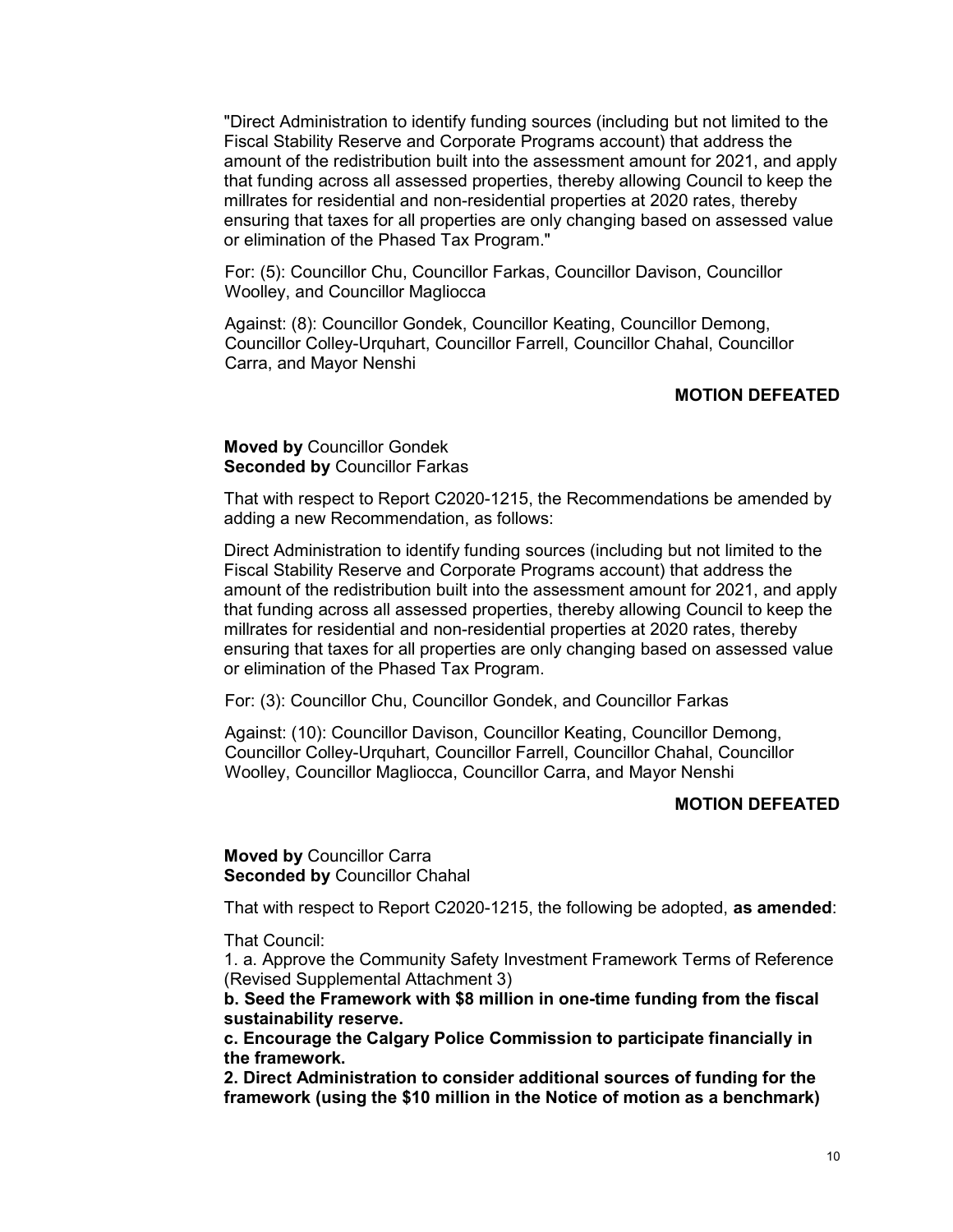for 2022 and future years based upon clear performance metrics and targets, returning with an interim report to PFC no later than Q2 2021. 3. Direct Administration to develop terms of reference and guiding principles for a working group to engage the Province of Alberta in the development of a joint-funding partnership to address the issues in the Community Safety Investment Framework. Membership in the Working Group should include but not be limited to: up to three members of Council, the City Manager (or delegate), the Chief of Police (or delegate), and the Chair, Calgary Police Commission (or delegate), reporting back to Council through the intergovernmental Affairs Committee no later than Q1 2021.

4. Request that Calgary Police Commission and Calgary Police Service engage in the work of the City of Calgary's Community Safety Investment Framework in order to return to Council through the Priorities and Finance Committee with the interim report on the Framework, with a proposal for allocation of the \$8 million earmarked in their October 2020 Mid-cycle Budget Adjustment Submission, referenced as an exploration of alternative call response models, as identified in the Commission's budget submission.

5. Approve the SAVE Adjustments, Other Base Reductions and New Investments in Attachment 7a;

6. Direct Administration as to the use of any funds released as a result of Recommendations 1-5, 17-21 so as to ensure a balanced budget, and implement the balancing budgetary changes necessary to effect that direction; 7. Direct that one-time funds identified in note 4 of Attachment 7a be transferred to the Budget Savings Account and used to fund one-time SAVE implementation

costs and reduce the tax loss provision in the 2021 Property Tax Bylaw.

8. Authorize Administration to transfer the budgets in Attachment 7a that are held in Corporate Programs and are related to costs and savings arising from SAVE business cases to the relevant services as required during implementation;

9. Approve the changes to Performance Measures in Attachment 7b arising from the adjustments in Attachment 7a and direct Administration to make any further changes to the approved performance measure trends arising from Recommendations 1-5, 17-21;

11. Approve the Net Zero Operating Budget Adjustments in Attachment 8;

12. Approve the Carry Forward of Operating Budget from 2020 to 2021 in Attachment 9;

13. Approve the Capital Budget Adjustments in Attachment 11;

14. Approve the Capital Budget Recast in Attachment 12;

15. Approve the Performance Measure Adjustments Not Related to Reductions in Attachment 14;

16. For the proposed 2021 User Fee and Rate Adjustments in Attachment 15:

a. Approve the user fee changes in Attachments 15A-15G; and

b. Give three readings to each of the bylaws in Attachments 15H-15K.

17. Increase one-time funding for the Capital Budget for Urban Forestry by \$2.5M per year for 2021 and 2022. Only to be used solely for the purpose of improving Calgary's Tree Canopy, to be funded from the Fiscal Stability Reserve.

22. Direct that Supplementary Appendix 1 be held confidential pursuant to Section 24 (Advice from officials) of the Freedom of Information and Protection of Privacy Act, to be reviewed 2021 November 20.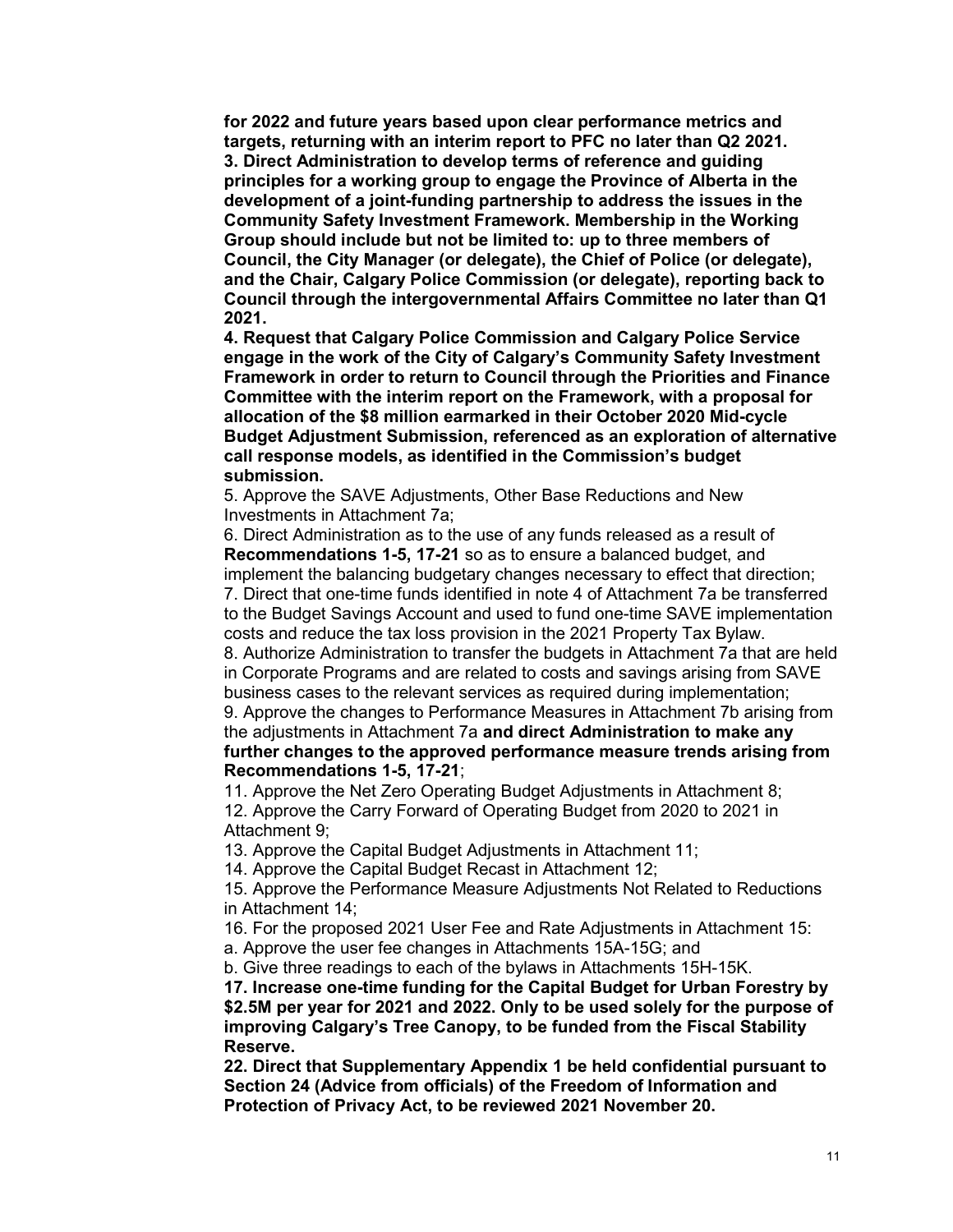For: (9): Councillor Davison, Councillor Keating, Councillor Demong, Councillor Colley-Urquhart, Councillor Farrell, Councillor Chahal, Councillor Woolley, Councillor Carra, and Mayor Nenshi

Against: (4): Councillor Chu, Councillor Gondek, Councillor Farkas, and Councillor Magliocca

## MOTION CARRIED

#### Moved by Councillor Carra Seconded by Councillor Chahal

That with respect to Report C2020-1215, the following be adopted:

10. Direct Administration to:

a. Use funds previously allocated in the Fiscal Stability Reserve to provide a onetime rebate to residential taxpayers sufficient to bring the typical single residential home to a 0% increase in net municipal property tax payable in 2021 and release the balance; and

b. identify additional savings through the SAVE program to replace this one-time funding with permanent reductions in 2022;

For: (12): Councillor Chu, Councillor Farkas, Councillor Davison, Councillor Keating, Councillor Demong, Councillor Colley-Urquhart, Councillor Farrell, Councillor Chahal, Councillor Woolley, Councillor Magliocca, Councillor Carra, and Mayor Nenshi

Against: (1): Councillor Gondek

## MOTION CARRIED

Moved by Councillor Carra Seconded by Councillor Chahal

That with respect to Report C2020-1215, the following be adopted, as amended:

- 18. Delay annual base funding increase of \$2 million to heritage conservation tools and incentives until 2023, while allowing one-time annual funding of \$1 million per year from the 2021 and 2022 budget year from the Fiscal Stability Reserve.
- 19. Direct Administration to implement Option 1, a non-residential Phased Tax Program (PTP), with an estimated cost of \$21 million and estimated 10 per cent non-residential municipal property tax cap for 2021;
- 20. Approve \$3 million from unused funds previously allocated for prior years' PTP and \$18 million left over from the originally approved \$24 million property tax rebate for a total of up to \$21 million for the 2021 PTP;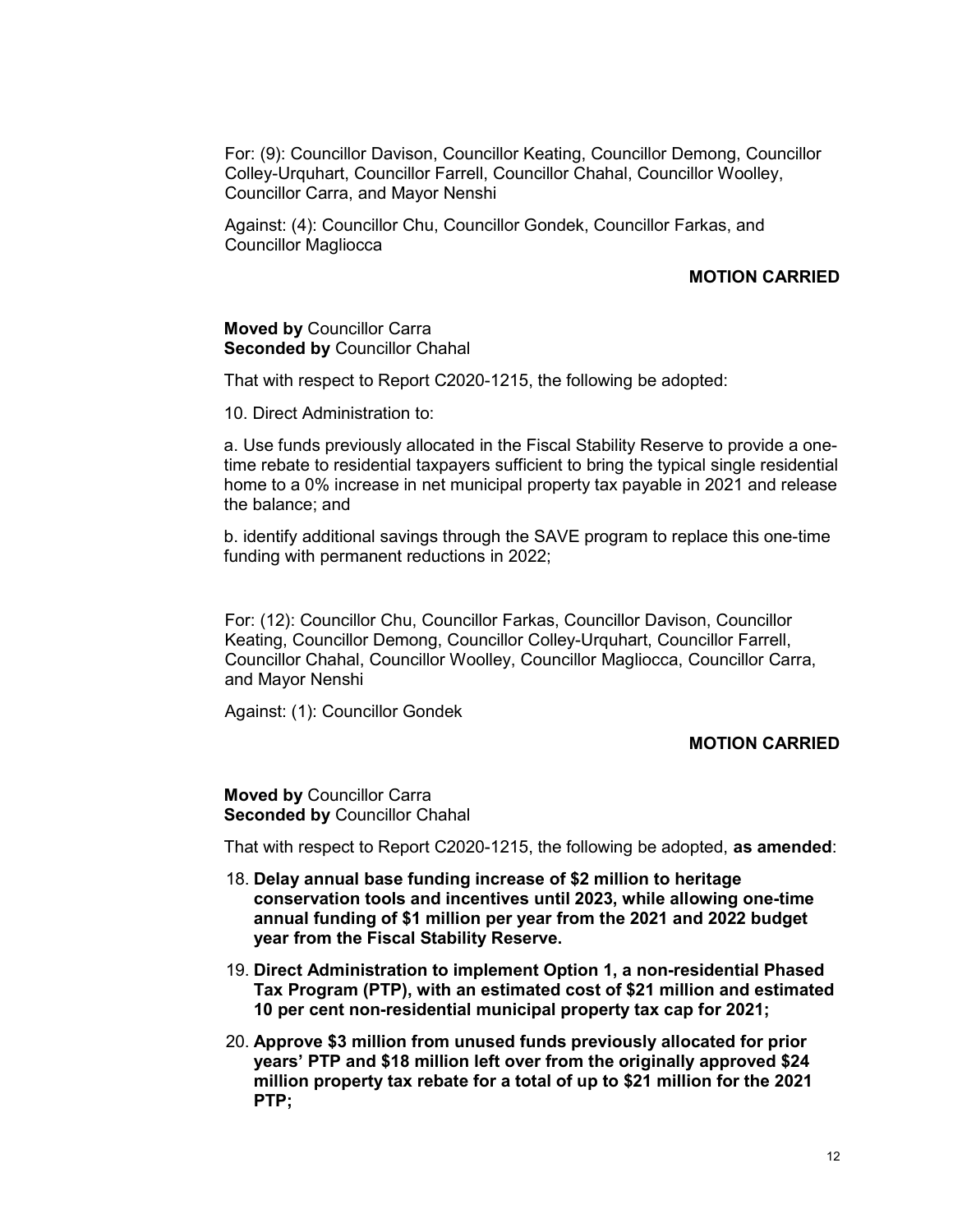### 21. Direct Administration to report back to the Priorities and Finance Committee in Q1 2021 for finalization of the program after the 2021 property assessment roll is mailed.

For: (12): Councillor Chu, Councillor Farkas, Councillor Davison, Councillor Keating, Councillor Demong, Councillor Colley-Urquhart, Councillor Farrell, Councillor Chahal, Councillor Woolley, Councillor Magliocca, Councillor Carra, and Mayor Nenshi

Against: (1): Councillor Gondek

## MOTION CARRIED

That Bylaw 43M2020 be introduced and read a first time.

## MOTION CARRIED

That Bylaw 43M2020 be read a second time.

## MOTION CARRIED

That authorization now be given to read Bylaw 43M2020 a third time.

## MOTION CARRIED UNANIMOUSLY

That Bylaw 43M2020 be read a third time

For: (12): Councillor Chu, Councillor Farkas, Councillor Davison, Councillor Keating, Councillor Demong, Councillor Colley-Urquhart, Councillor Farrell, Councillor Chahal, Councillor Woolley, Councillor Magliocca, Councillor Carra, and Mayor Nenshi

Against: (1): Councillor Gondek

## MOTION CARRIED

That Bylaw 40M2020 be introduced and read a first time.

## MOTION CARRIED

That Bylaw 40M2020 be read a second time.

## MOTION CARRIED

That authorization now be given to read Bylaw 40M2020 a third time.

## MOTION CARRIED UNANIMOUSLY

That Bylaw 40M2020 be read a third time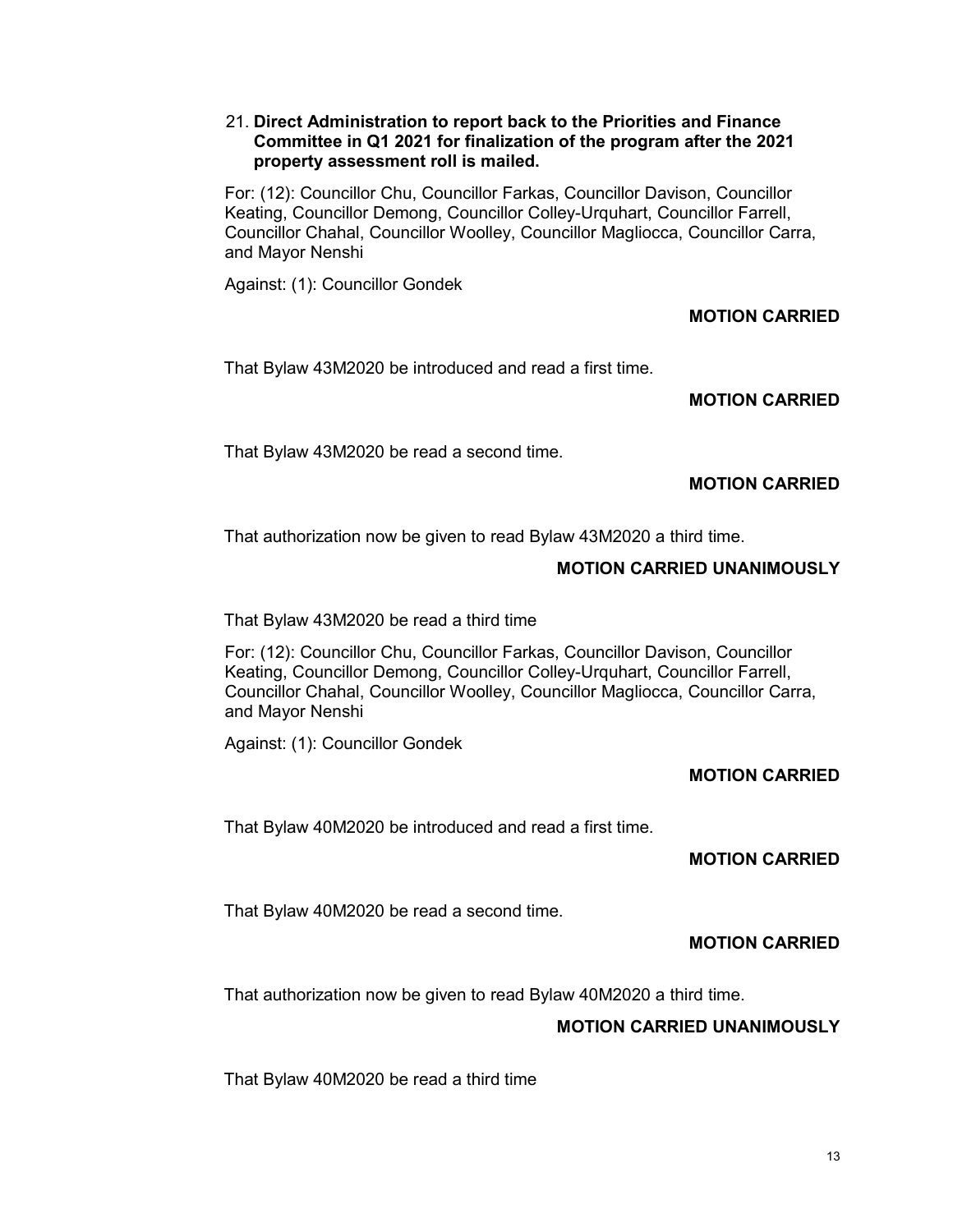For: (11): Councillor Chu, Councillor Davison, Councillor Keating, Councillor Demong, Councillor Colley-Urquhart, Councillor Farrell, Councillor Chahal, Councillor Woolley, Councillor Magliocca, Councillor Carra, and Mayor Nenshi

Against: (2): Councillor Gondek, and Councillor Farkas

## MOTION CARRIED

That Bylaw 42M2020 be introduced and read a first time.

## MOTION CARRIED

That Bylaw 42M2020 be read a second time.

# MOTION CARRIED

That authorization now be given to read Bylaw 42M2020 a third time.

## MOTION CARRIED UNANIMOUSLY

### Moved by Councillor Carra Seconded by Councillor Chahal

That Bylaw 42M2020 be read a third time

For: (11): Councillor Chu, Councillor Davison, Councillor Keating, Councillor Demong, Councillor Colley-Urquhart, Councillor Farrell, Councillor Chahal, Councillor Woolley, Councillor Magliocca, Councillor Carra, and Mayor Nenshi

Against: (2): Councillor Gondek, and Councillor Farkas

## MOTION CARRIED

That Bylaw 41M2020 be introduced and read a first time.

## MOTION CARRIED

That Bylaw 41M2020 be read a second time.

## MOTION CARRIED

That authorization now be given to read Bylaw 41M2020 a third time.

## MOTION CARRIED UNANIMOUSLY

That Bylaw 41M2020 be read a third time.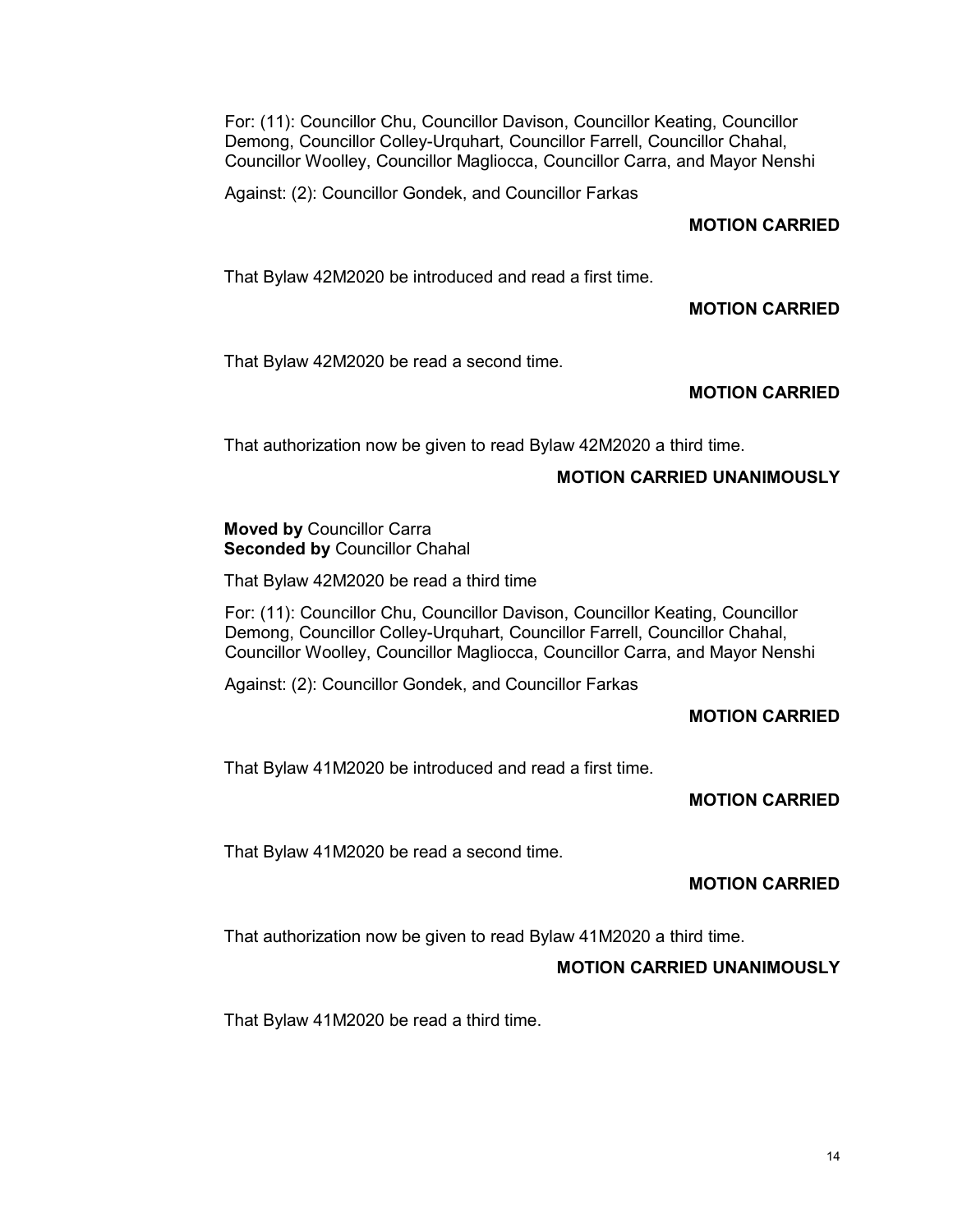For: (9): Councillor Davison, Councillor Keating, Councillor Demong, Councillor Colley-Urquhart, Councillor Farrell, Councillor Chahal, Councillor Woolley, Councillor Carra, and Mayor Nenshi

Against: (4): Councillor Chu, Councillor Gondek, Councillor Farkas, and Councillor Magliocca

### MOTION CARRIED

#### Moved by Councillor Davison Seconded by Councillor Colley-Urquhart

That with respect to Report C2020-1215, the following Motion Arising be adopted:

That Council invite the Calgary Police Commission to apply for mid-year adjustments to their budget in 2021, if additional new hiring is determined to be needed in 2021 and that hiring can be facilitated in 2021.

For: (8): Councillor Chu, Councillor Gondek, Councillor Farkas, Councillor Davison, Councillor Keating, Councillor Demong, Councillor Colley-Urquhart, and Councillor Magliocca

Against: (5): Councillor Farrell, Councillor Chahal, Councillor Woolley, Councillor Carra, and Mayor Nenshi

### MOTION CARRIED

### Moved by Councillor Gondek Seconded by Councillor Farrell

That with respect to Report C2020-1215, the following Motion Arising be adopted:

That Council direct Administration to bring a briefing note through the Standing Policy Committee on Transportation & Transit by end of 2020 Q1 that outlines the following:

- 1. What are the present funding mechanisms that allow for upgrading and completion of the 5A Network?
- 2. Is it presently part of Transportation's practice to include the cost of all mobility options when bringing forward capital funding requests?
- 3. Does the existing Off Site Levy Bylaw allow for completion of the 5A Network based on growth?
- 4. What is the plan to ensure that completion of the 5A Network is included in growth-based funding through levy systems?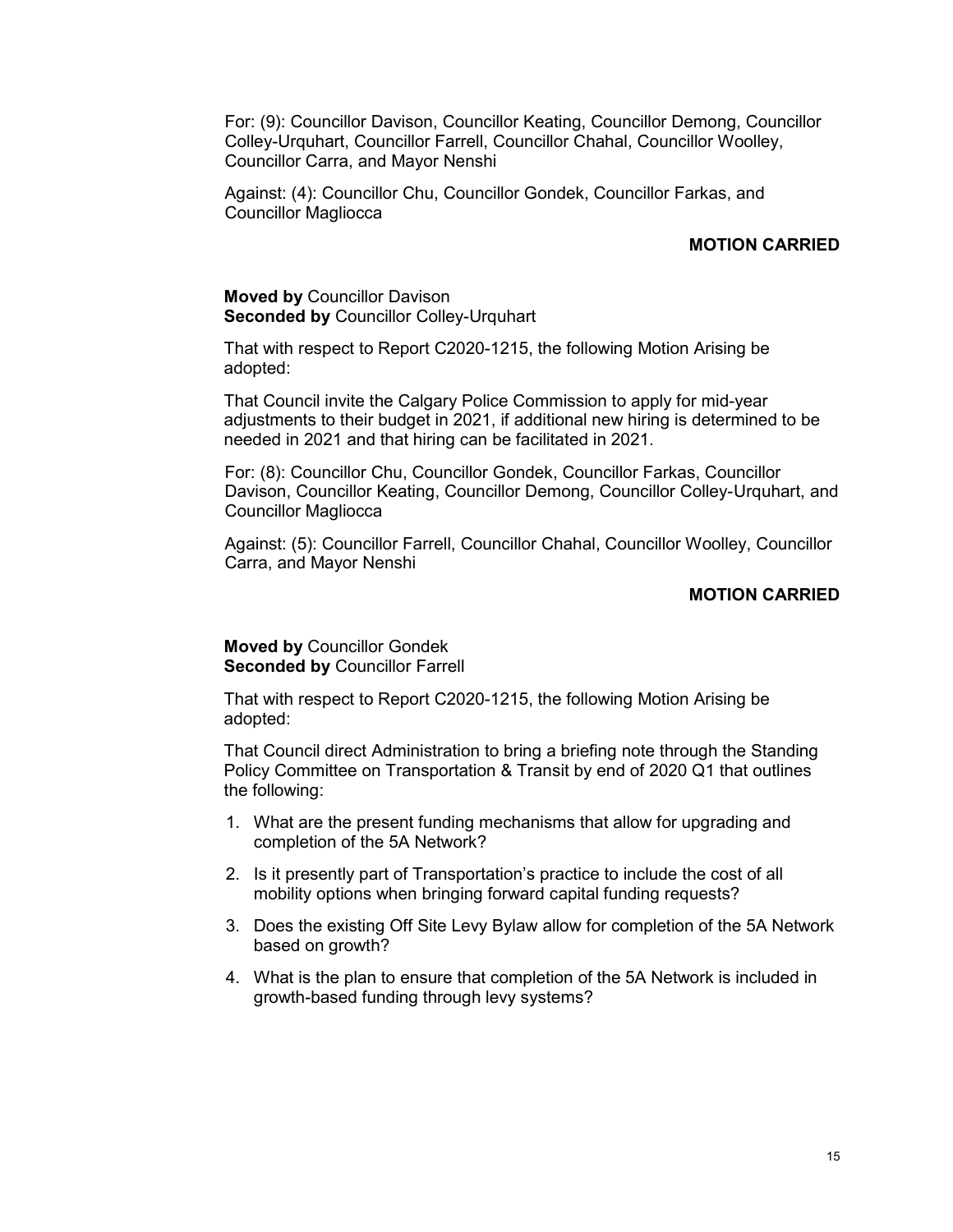For: (10): Councillor Gondek, Councillor Farkas, Councillor Davison, Councillor Keating, Councillor Demong, Councillor Farrell, Councillor Chahal, Councillor Woolley, Councillor Carra, and Mayor Nenshi

Against: (3): Councillor Chu, Councillor Colley-Urquhart, and Councillor **Magliocca** 

## MOTION CARRIED

### 4.4 URGENT BUSINESS

4.4.1 COVID Relaunch Working Group (Verbal), C2020-1362

A presentation entitled "MOST Funding and COFLEX Program Overview" was distributed with respect to Report C2020-1362.

Councillor Keating rejoined the Remote Meeting at 4:49 p.m. on 2020 November 26.

Moved by Councillor Colley-Urquhart Seconded by Councillor Farkas

That with respect to Report C2020-1362, the following be adopted:

That Council:

- 1. Approve the COFLEX Program including focus area criteria;
- 2. Authorize Administration to allocate the MOST funding in areas of greatest need, based upon the provincial and federal criteria; and
- 3. Direct Administration to brief Council monthly on the overall financial management strategy, including use of MOST funds, monthly until April 2021.

For: (13): Councillor Chu, Councillor Gondek, Councillor Farkas, Councillor Davison, Councillor Keating, Councillor Demong, Councillor Colley-Urquhart, Councillor Farrell, Councillor Chahal, Councillor Woolley, Councillor Magliocca, Councillor Carra, and Mayor Nenshi

### MOTION CARRIED

#### 6. ADJOURNMENT

Mayor Nenshi noted the passing of D'Arcy Evans, Executive Producer with Alberta Theatre Projects.

 Mayor Nenshi announced the appointment of Meryl Whittaker as the new Integrity Commissioner for the City of Calgary. The Mayor thanked the Citizen-Led Selection Committee for the Integrity Commissioner, including the Citizen Members, David Holub, Denise Bodnarek, and Richard Pootmans, as well as Administration for their outstanding work through this selection process.

Moved by Councillor Colley-Urquhart Seconded by Councillor Farrell